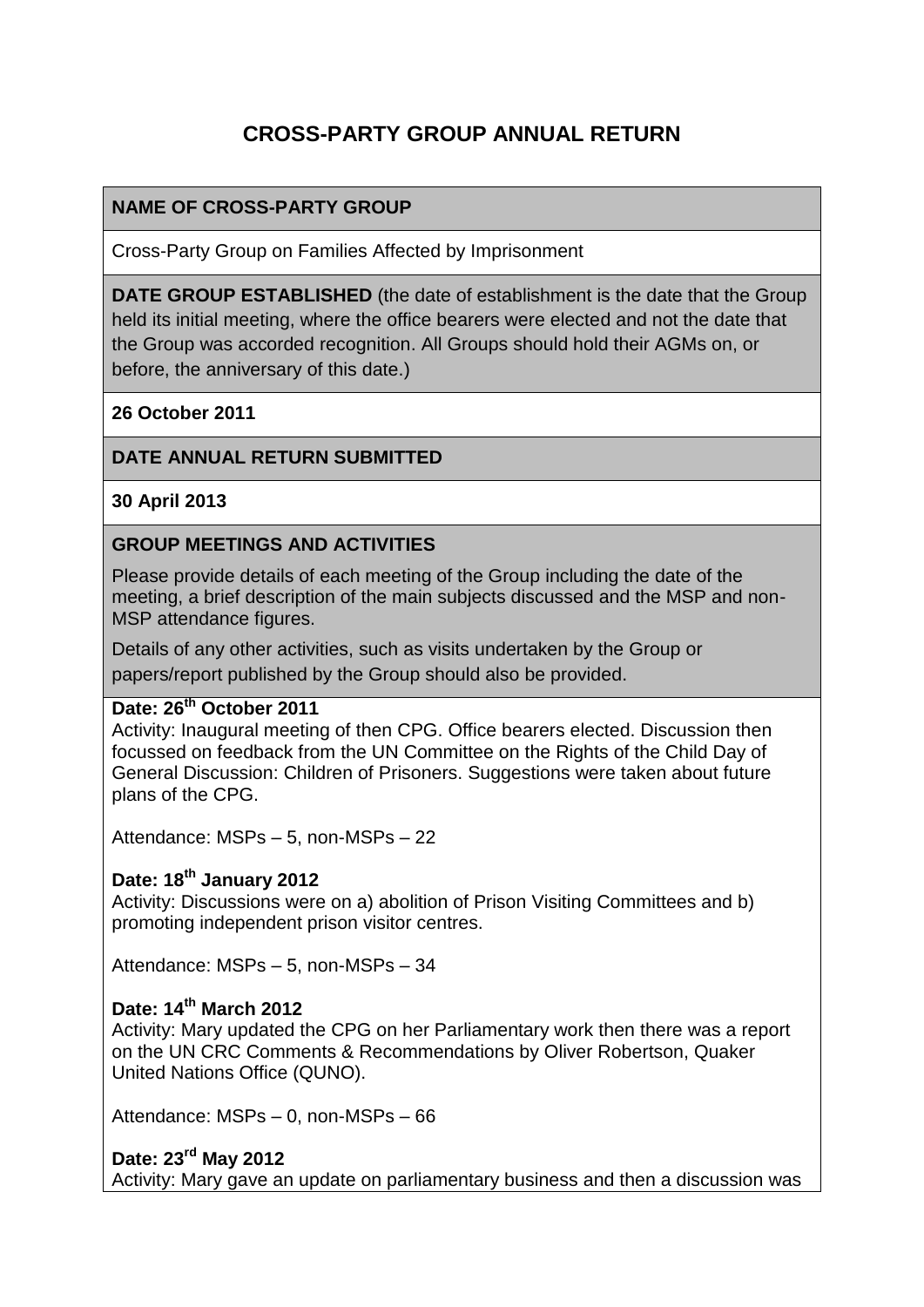held on the Women's Offender Report by the Angiolini Commission.

Attendance: MSPs – 4, non-MSPs – 19

### **Date: 12th September 2012**

Activity: Mary gave an update on parliamentary business. Then updates were given on the Universal Periodic Review, followed by a discussion on supporting children of imprisoned parents through education.

Attendance: MSPs – 1, non-MSPs – 18

### **Date: 21st November 2012**

Activity: Update on parliamentary business. A discussion was held on reform to civil and criminal legal aid in Scotland. Further updates were given on the Universal Periodic Review and the EUROCHIPS meeting.

Attendance: MSPs – 1, non-MSPs – 22

### **Date: 30th January 2013**

Activity: AGM of the CPG. No changes to the office bearers. Update on parliamentary business. Then there was a presentation and discussion on Human Rights, the Courts and the impact on children and families.

Attendance: MSPs – 3, non-MSPs – 18

#### **Date: 13th March**

Activity: Update on parliamentary business. Then there was a discussion on work between Families Outside and Lothian and Borders CJA developing a framework of how different agencies can engage with children and families to provide the support they need when someone goes to prison

Attendance: MSPs – 1, non-MSPs – 17

### **MSP MEMBERS OF THE GROUP**

Please provide names of all MSP members of the Group. Note that only names need to be provided, no party designation or other information is required.

Mary Fee

Richard Lyle

Margaret McDougall

Drew Smith

Richard Simpson

Mary Scanlon

Kezia Dugdale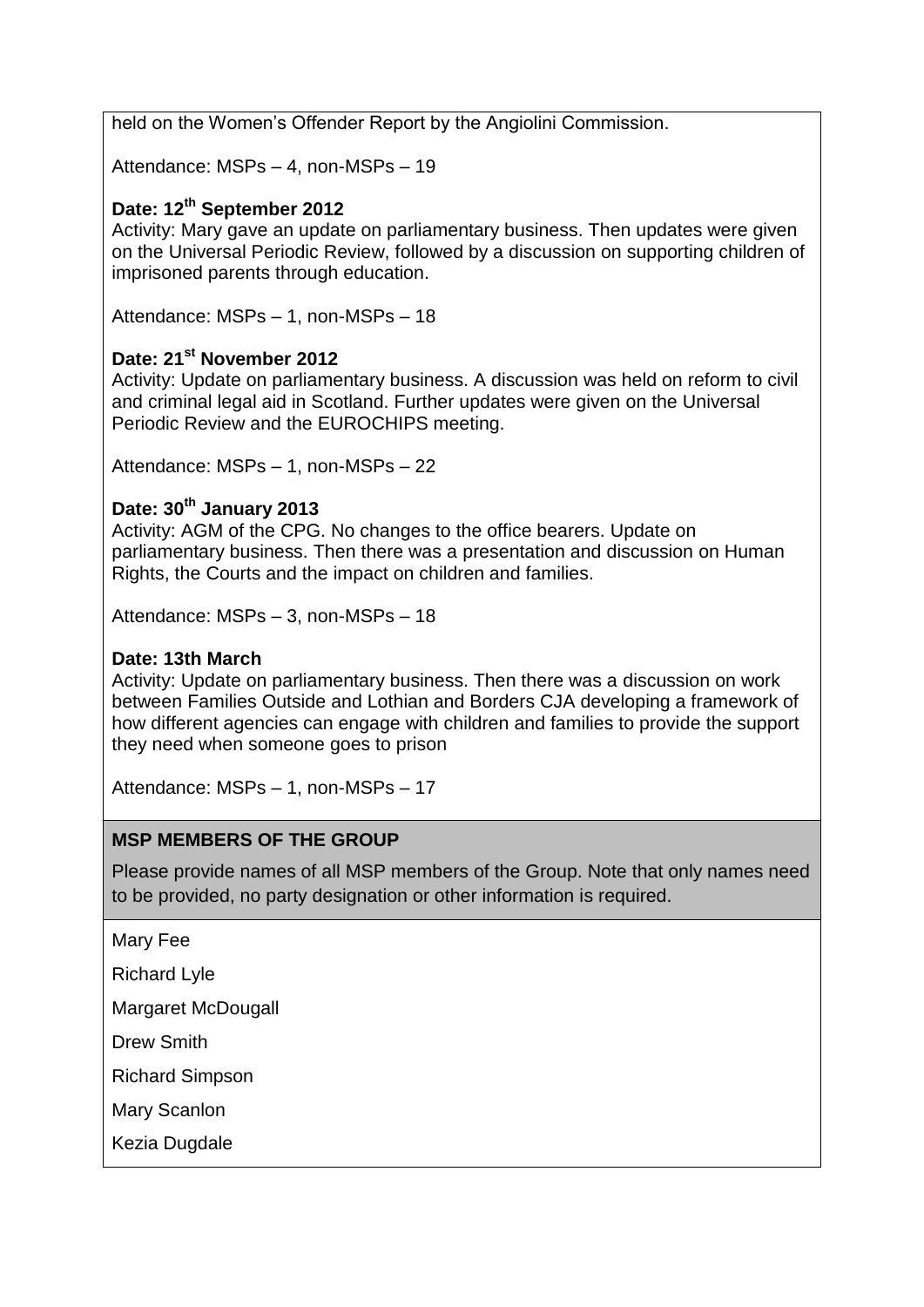# **NON-MSP MEMBERS OF THE GROUP**

For organisational members please provide only the name of the organisation, it is not necessary to provide the name(s) of individuals who may represent the organisation at meetings of the Group.

| Individuals   | Gareth Brown - Secretary                                           |
|---------------|--------------------------------------------------------------------|
|               | Janice McGowan                                                     |
| Organisations | <b>Aberlour Childcare Trust</b>                                    |
|               | <b>Action For Children</b>                                         |
|               | <b>ADSW</b>                                                        |
|               | <b>Alcohol Focus Scotland</b>                                      |
|               | Alternative to Violence Project                                    |
|               | <b>Barlinnie</b>                                                   |
|               | <b>Barnardos</b>                                                   |
|               | <b>Barnardo's Scotland</b>                                         |
|               | <b>Barnardos South Ayrshire Services</b>                           |
|               | Caledonianyouth                                                    |
|               | Care For The Family                                                |
|               | Children 1st                                                       |
|               | <b>CHILDREN 1ST</b>                                                |
|               | Children and Families Department, The City of Edinburgh<br>Council |
|               | <b>Children in Scotland</b>                                        |
|               | Children's 1st                                                     |
|               | <b>CIE</b>                                                         |
|               | Circle                                                             |
|               | Civil Legal Assistance Office                                      |
|               | Cornerstone                                                        |
|               | <b>Cornton Vale</b>                                                |
|               | Crossreach                                                         |
|               | Division of Clinical Psychology Scotland                           |
|               | <b>Edinburgh Visiting Centre</b>                                   |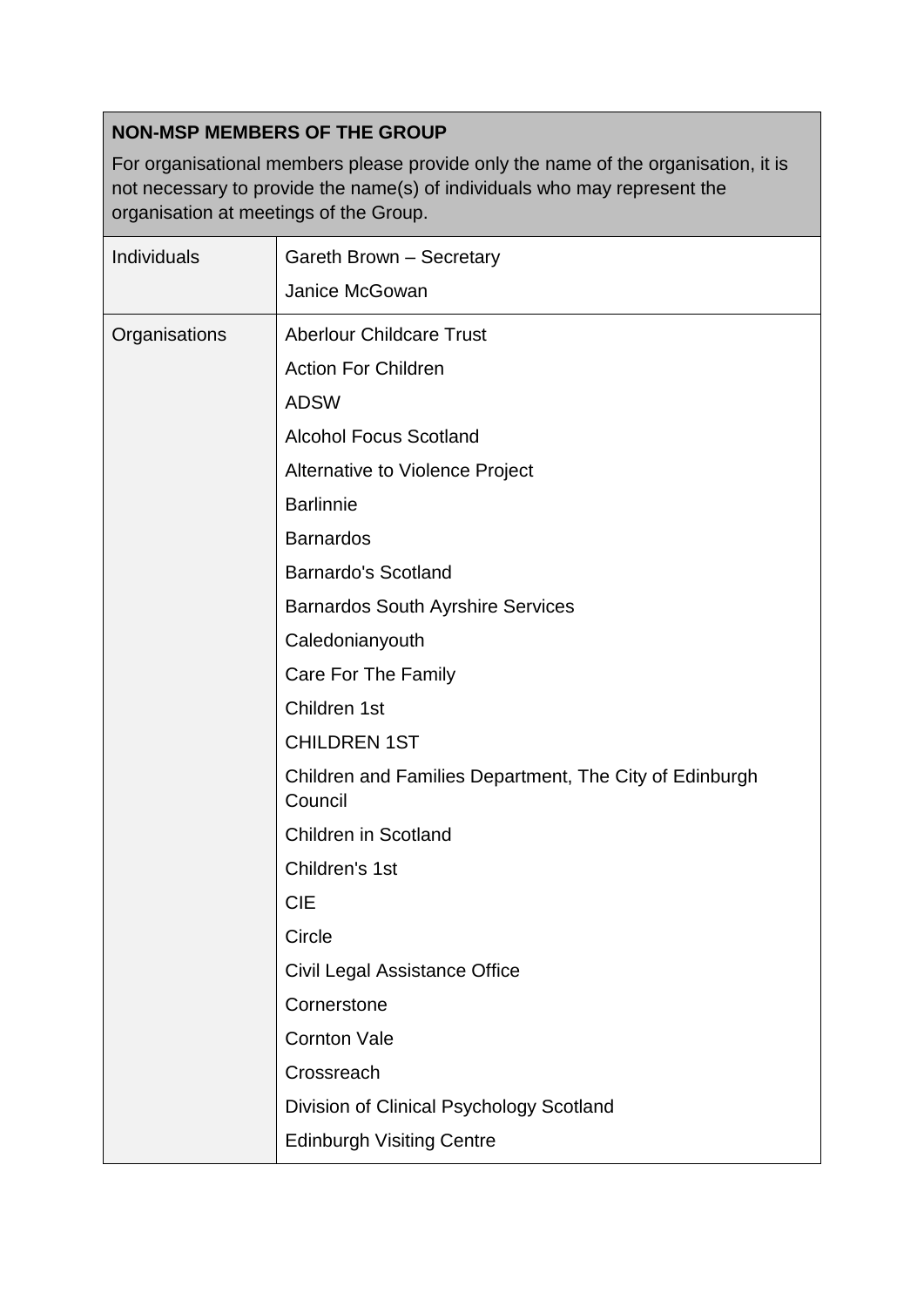| <b>Families Outside</b>                              |
|------------------------------------------------------|
| <b>Family Addiction Support Service</b>              |
| <b>Family Mediation Central Scotland</b>             |
| <b>Family Member</b>                                 |
| Fife & Forth Valley CJA                              |
| <b>Gateside Prison Greenock</b>                      |
| Glenochil                                            |
| <b>HMIP</b>                                          |
| <b>HMP Cornton Vale</b>                              |
| <b>HMP Edinburgh</b>                                 |
| <b>HMP Glenochil</b>                                 |
| <b>HMP Greenock</b>                                  |
| <b>HMP Perth Visiting Centre</b>                     |
| <b>HOPE</b>                                          |
| <b>Howard League Scotland</b>                        |
| <b>Independent Consultant</b>                        |
| Inside Out (CAB)                                     |
| Kibble Education and Care Centre                     |
| Lanarkshire CJA                                      |
| <b>Lighthouse Foundation</b>                         |
| <b>HMP Low Moss</b>                                  |
| <b>NHS Forth Valley</b>                              |
| <b>NHS Lothian</b>                                   |
| Northern Community Justice Authority                 |
| Offender Learning, Skills and Employability Services |
| The Howard League                                    |
| <b>Parkhead CAB</b>                                  |
| Perth                                                |
| Perth & Kinross Council                              |
| Perth (Volunteer) Glenochil (Joint Co-ordinator)     |
| <b>Pheonix Futures</b>                               |
|                                                      |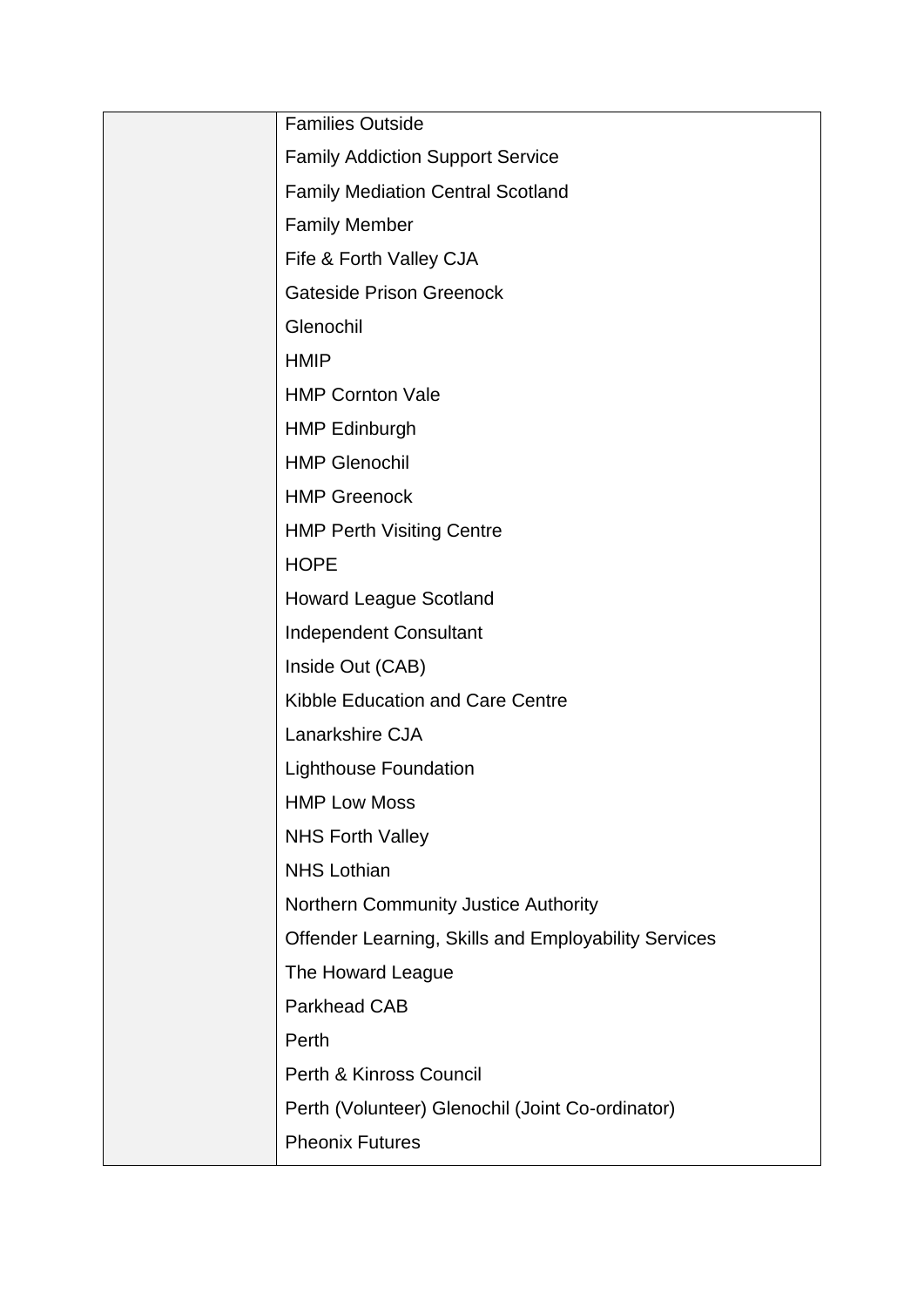| Place2be                                       |
|------------------------------------------------|
| <b>Relationship Scotland</b>                   |
| <b>Renfrewshire Council</b>                    |
| <b>SACRO</b>                                   |
| Sacro (Fife)                                   |
| <b>Samaritans</b>                              |
| <b>Scottish Association of Social Work</b>     |
| <b>Scottish Government</b>                     |
| <b>Scottish Government - Community Justice</b> |
| Scottish Pre-school Play                       |
| <b>SCSN</b>                                    |
| <b>SFAD</b>                                    |
| South West Scotland CJA                        |
| <b>SPS</b>                                     |
| Stop it Now                                    |
| The Croft                                      |
| The Robertson Trust                            |
| The Salvation Army                             |
| <b>The Samaritans</b>                          |
| <b>Triple P</b>                                |
| <b>Turning Point Scotland</b>                  |
| University of Edinburgh                        |
| University of Stirling                         |
| <b>Violence Reduction Unit Scotland</b>        |
| Visiting Committee at HMYOI Polmont            |
| Vocal                                          |

# **GROUP OFFICE BEARERS**

Please provide names for all office bearers. The minimum requirement is that two of the office bearers are MSPs and one of these is Convener – beyond this it is a matter for the Group to decide upon the office bearers it wishes to have. It is permissible to have more than one individual elected to each office, for example, coconveners or multiple deputy conveners.